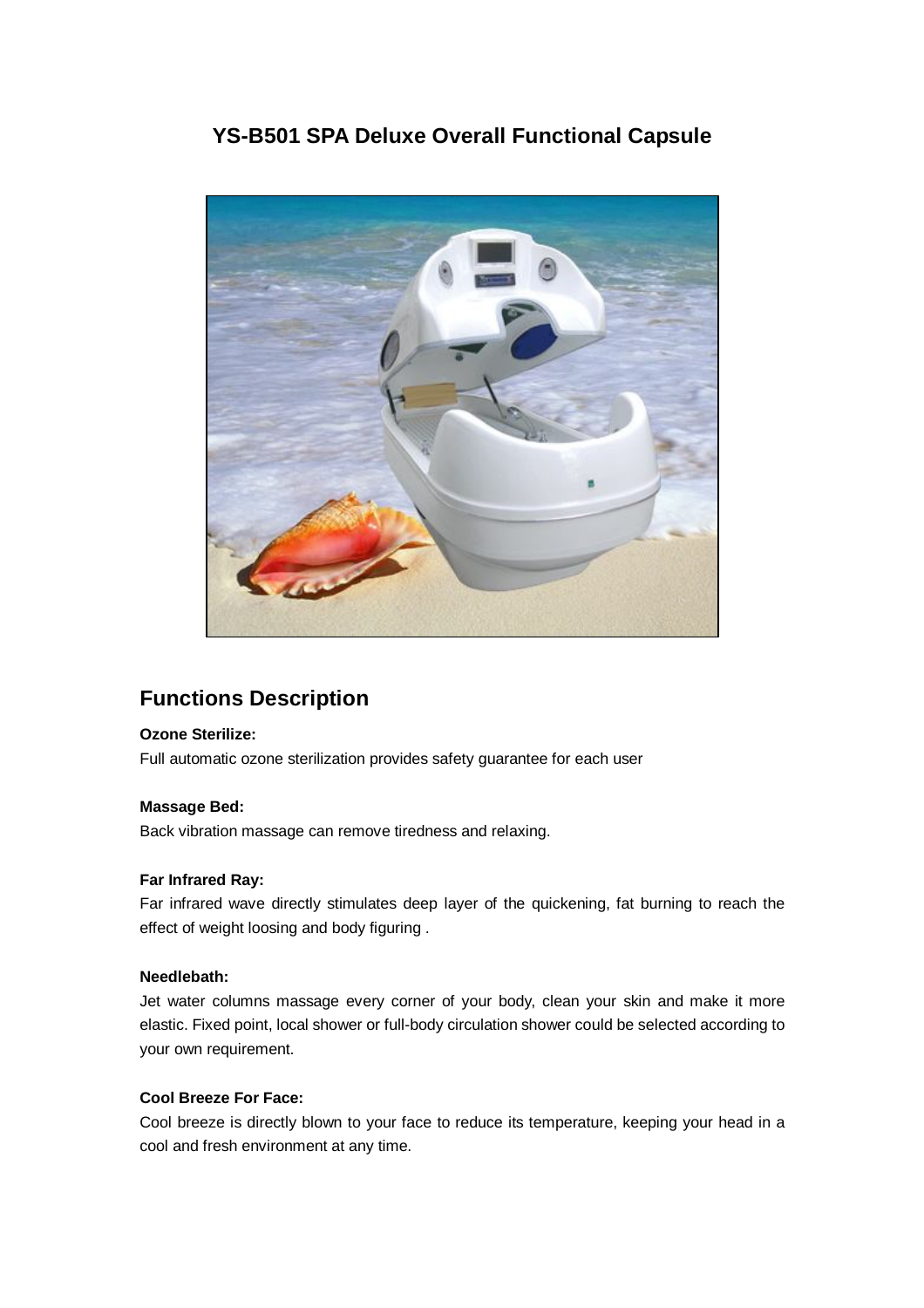#### **Medicated & Aromatherapy Bath:**

For all kinds of skin problems, detoxing ,Anti-aging and lose weight .

### **Photon Therapy:**

Four kinds of color lights, red, yellow, blue and green, provide stress relief and skin improving functions for human body both medically and physically.

#### **Music Therapy:**

Specialized SPA music makes you enjoy the beautiful music and achieve the wonderful effect of whitening and body slimming at the same time.



## **Control Pannel**

| (1) DVD Music Switch Key   | (9) Spray Switch key             |
|----------------------------|----------------------------------|
| (2) Temperature Switch key | (10) Light Wave Switch Key       |
| (3) Temperature "up"Key    | (11) Hot Wind Switch Key         |
| (4) Temperature "down"Key  | (12) Ozone Switch Key            |
| (5) LCD screen             | (13) Power Switch key            |
| (6) Time "Down"Key         | (14) Phototherapy Switch Key     |
| (7) Time "Up"Key           | (15) Background light Switch Key |
| (8) Time Switch key        | (16) Steam Switch Key            |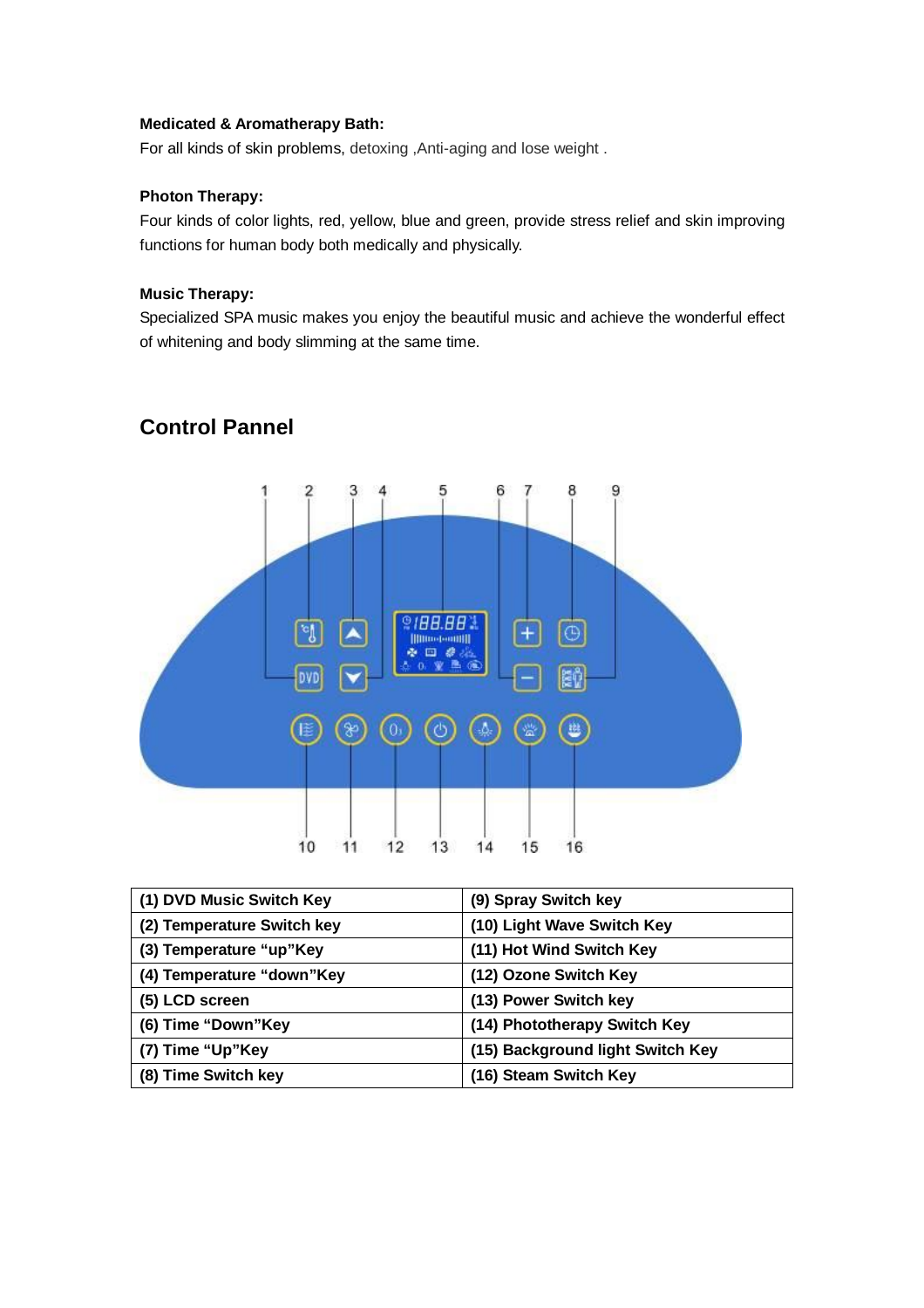## **Usage Description**

### **1. Power Switch key**

To connect the power supply, the red indicator light is on , this spa capsule is on standby, press the Power Switch key (13), the LCD screen will light , show the real-time temperature in the corner. Press the Power Switch key (13) again ,shut off the power and close all functions.

### **2. Steam Function**

Press the Steam Switch Key (16) (note: if the light-wave function was opening before, it will be closed automatically this time ), the blue indicator light is on, there is a steam symbol"  $\overset{\circ}{\mathbb{G}}$ . on the display, after 3-5 minutes, the steam entrance will spray steam, press (16) again ,the steam is closed.

**Note:** *If the blue indicator light is flickering constantly, it means that lack of water, please check the water valve is opening or not .*

- 1. temperature setting: startup screen is displayed real-time temperature of the upper right corner, and with steam generated as the temperature kept going up, press (2) Temperature Switch key, and then press (3), (4) Temperature "up" Key and "down" key to adjust the capsule temperature, when the capsule temperature rise to the set temperature will stop, a temperature display symbols " $\overline{S}^{\text{C}}$  in the flashing, when the capsule temperature dropped to 2℃ lower than the set temperature, begin to work again, repeated constant work to maintain capsule temperature. Set the maximum temperature 70℃,the lowest 35℃,the local system default 45℃.
- 2. time setting: press (8) time switch key, display the upper left corner show the time symbol  $\mathbb{Q}$ , then press (6), (7)time "up" key and "down" key, adjust the time of the steam time close.(Note:30 minutes from the machine defaults to regulate, but dose not including 30 minutes). When the time setting, the machine starts counting down the work, time to "00"to close the steam function, the time symbol  $\mathbb{C}$ "out accordingly. if you want to start again, you must re-press the Steam Switch Key (16). the system's maximum setting time is 99minutes, the shortest is 1 minutes. If there is no set time after boot, the machine time function does not work. if the display shows no signs of time  $\Theta$ , the steam is not limited by time, can infinite work.
- 3. this machine has a water auto-protection function. not guarantee normal water supply, water level detection system detects no water or the boot can not meet the minimum water level, this will automatically stop the power supply to the heating wire, steam stop working, the steam emission display symbols  $\mathbb{C}$ . "out accordingly, under the Steam Switch Key (16) constantly flashing blue light, after three minutes, the blue light goes up, the machine will automatically complete closure of the steam function, while the other functions will work properly.

### **3. Ozone Sterilize Function**

Press the key  $(12)$  start disinfection ozone function, the button under the blue indicator lights, display a corresponding "O3" sign displayed, press again close the disinfection function.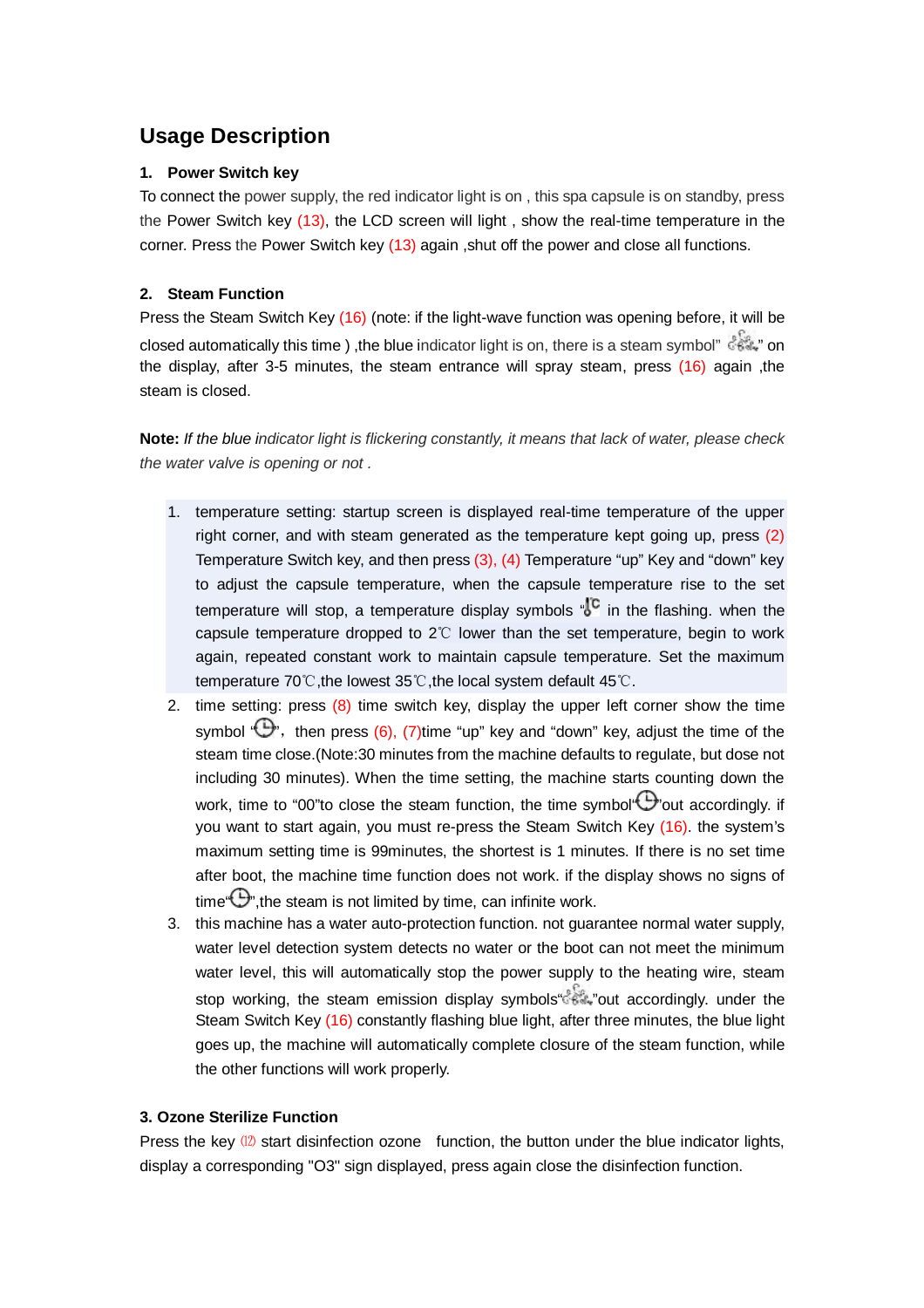#### **4. Phototherapy function**

Press the function key  $(14)$  start light therapy light lamp, the light blue button under the light, the screen has a corresponding "" symbol display, press again closed light therapy feature.

#### **5. Background Light Function**

Press the Background light Switch Key<sup>(15)</sup> start background lights, blue lights under the buttons light up, but no information display screen, press again turns off the backlight

#### **6. Hot Wind Function**

Press the function key  $(1)$  start hot air fan, the button under the blue lights lit, the screen has a corresponding " $\mathbb{R}^n$  symbols displayed, once again press the close hot air fan.

#### **7. Spray Function**

Press the Spray Switch key  $\Box$  first time you open the nozzle, press the second time to open the nozzle, press the third to open under the nozzle, press the fourth cycle of shower nozzle automatically, press the function of the fifth turn off spray.

#### **8. Light Wave Function**

press the light wave switch key( $10$ ) to start the light power(note: if the steam function opening before will automatically turn off the steam function) The button under the blue light lit, but no information is displayed on the screen, again press the shut down light feature.

#### **9. DVD Music Function**

Press DVD Music Switch Key(1) start DVD, press again the power turn off DVD. This feature is only connected to DVD with the power, the specific instructions detailed of DVD should reference to the DVD its own operational.

### **10. Bubble Bath Function and Surfing Bath Function**

put the cold water or hat water into the bath, left air switch of bathtub is surfing function and right is the bubble bath function

**Note:** *When operating two functions, the bath must have water, the depth of 3cm below the steam boxed is standard.*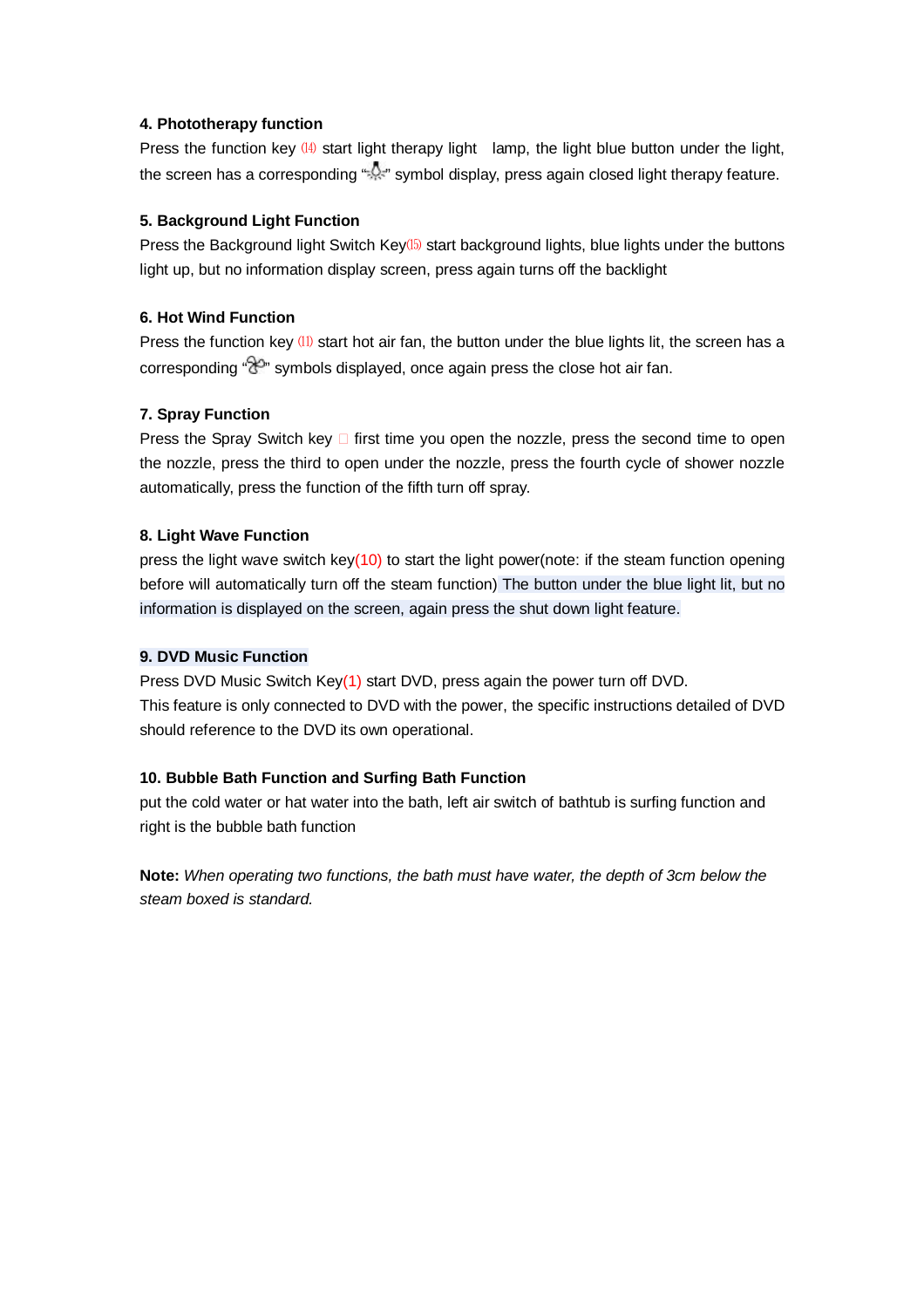## **Installation Description**



- 1. The connector of the water inlet pipe that is arranged at the back of this product is connected onto the tap water valve and then the valve is opened to supply water.
- 2. The drain pipe is arranged at the bottom of this product and then is connected with the floor drain or is installed in the drain pipe of the site.
- 3. The power plug is plugged into the three-pin special socket of AC 220V (50Hz), while the socket is required to have the electric current of over 15A and the earth wire. The electric wire is required to be 2.55m ㎡.

**Note:** *Before the water inlet pipe is connected, it is suggested to firstly open the valve of water inlet pipe and then check the water source whether there is silt, ash and crushed stones. After the impurities in the water source pipeline are cleared, the water inlet pipe and this product can be connected and screwed down. It is suggested that a water purifier should be installed.* 

## **Cleaning Instruction**

- 1. When cleaning the outer shell, lightly scrub it by wet towel and cleaning agent. It is prohibited to flush it with water so as to avoid the water from entering into the electrical appliance and cause short circuit and damage.
- 2. When cleaning the interior, firstly take out the creeper and foot massager inside the cabin and then clean them by disinfectant fluid and clean water.
- 3. In the region with impure water quality, the inner tank of steamer shall be periodically cleaned within 3 to 6 months by low-level acetic acid or citric acid so as to avoid water dirt.
- 4. If this product is not used over a long period, the power source and the water source shall be closed.